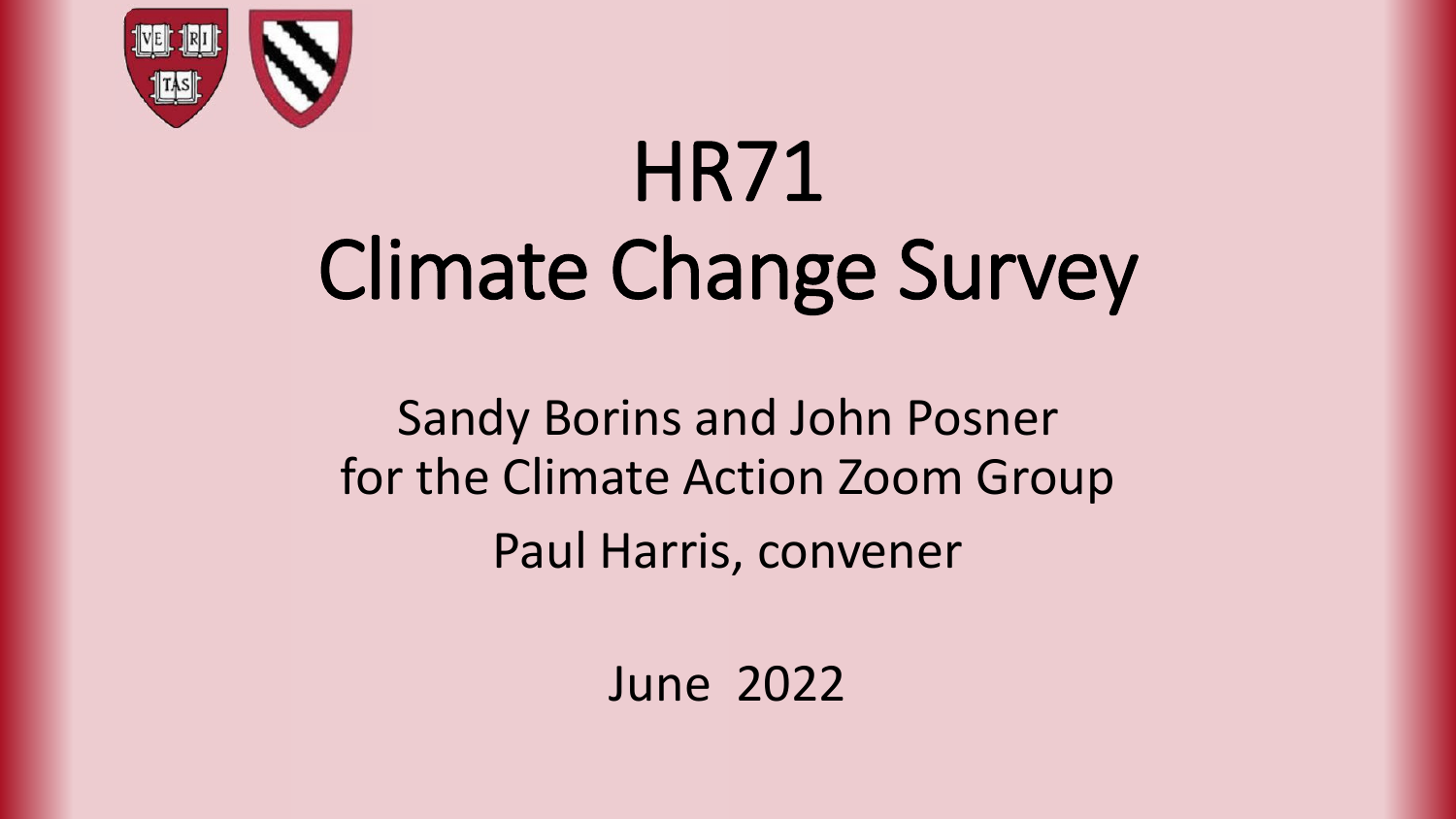# **Outline**

- Respondents' Background Information
- Politics and Activism
- Lifestyle Choices
- Communal Choices
- Self-Education
- Urban-Rural Differences
- Conclusions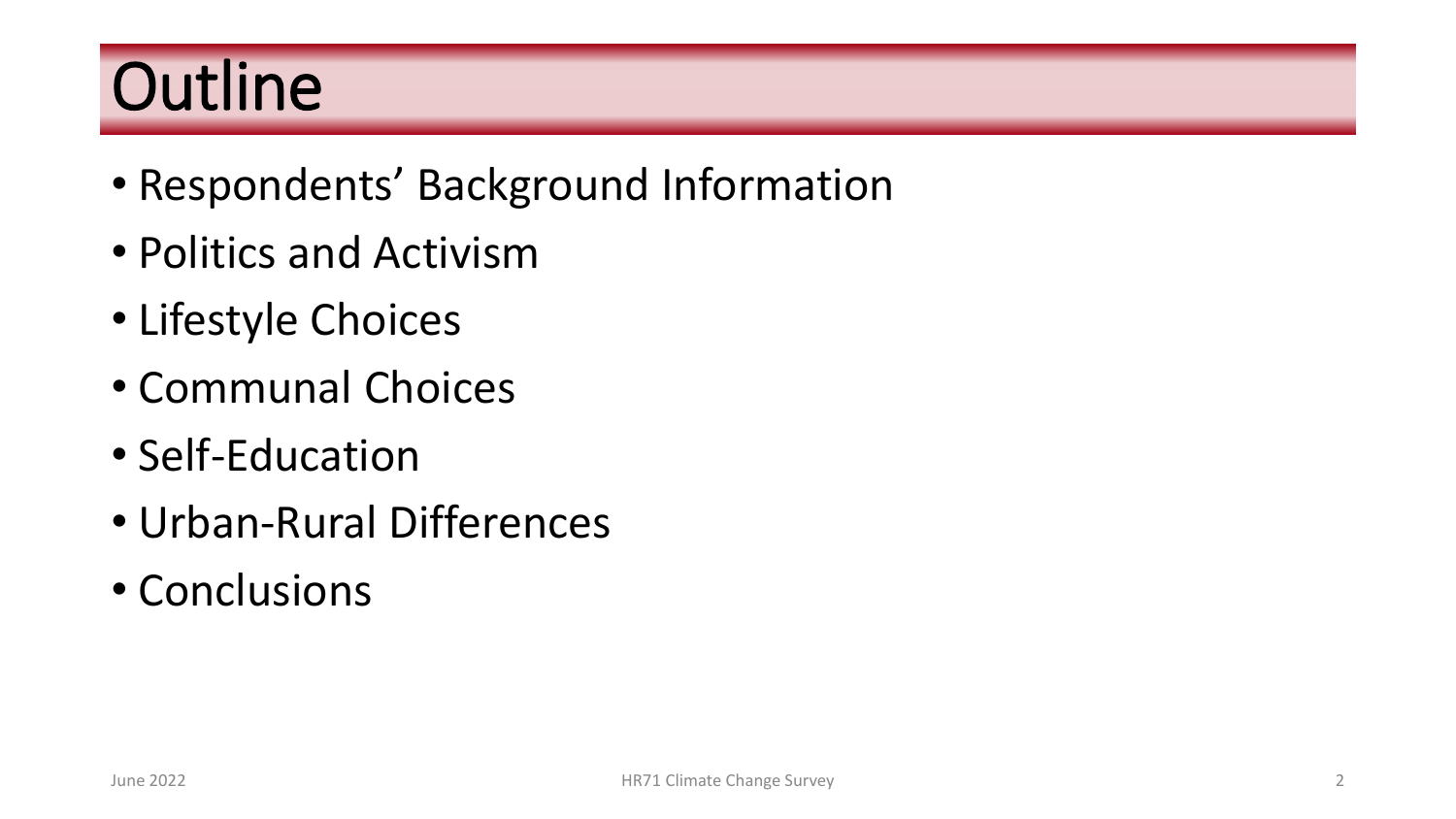# Respondents' Background Information

- Climate change survey: 243 responses out of 1136 sent (21%)
- Class survey: 470 out of 1136 (41%)
- From class survey:
	- 45% retired, 20% semi-retired, 21% not retired
	- \$5 million median household net worth
	- 84% Democrat, 10% Republican, 6% independent
	- 89% voted for Biden, 6% for Trump
	- 98% vaccinated and boosted
	- Well-off but strongly Democratic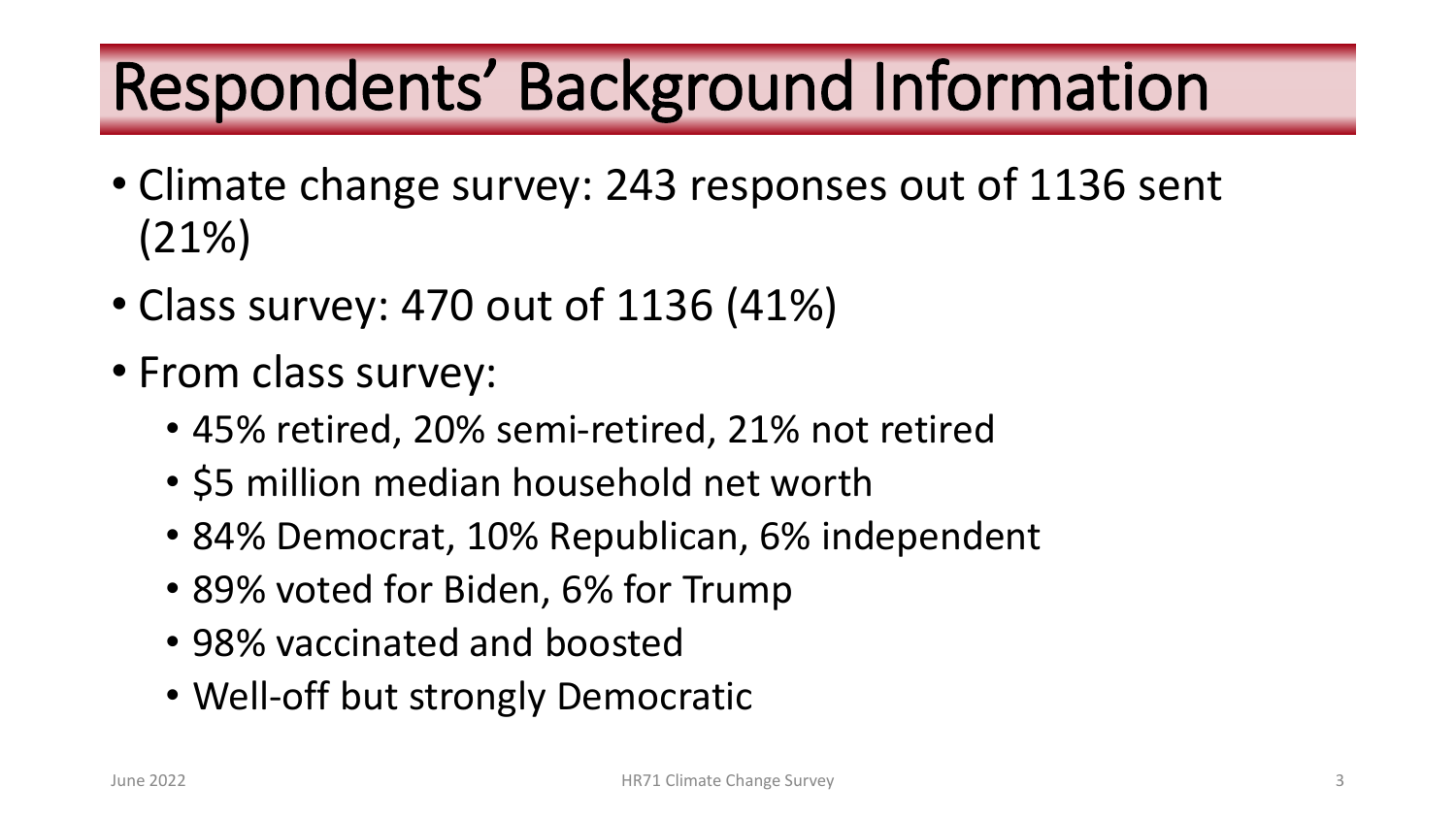# Politics and Activism

#### **Do political candidates' records or platforms regarding climate change influence your vote?**

| A great deal | 60% |
|--------------|-----|
| Somewhat     | 36% |
| Not at all   | 4%  |

#### **Do you support a carbon tax?**

| Yes                   | 81% |
|-----------------------|-----|
| No                    | 12% |
| Don't know/understand | 7%  |

#### **How do you think carbon tax revenues should be used (multiple responses)?**

| Support climate change programs | 91% |
|---------------------------------|-----|
| Return to taxpayers             | 20% |
| Reduce the deficit              | 9%  |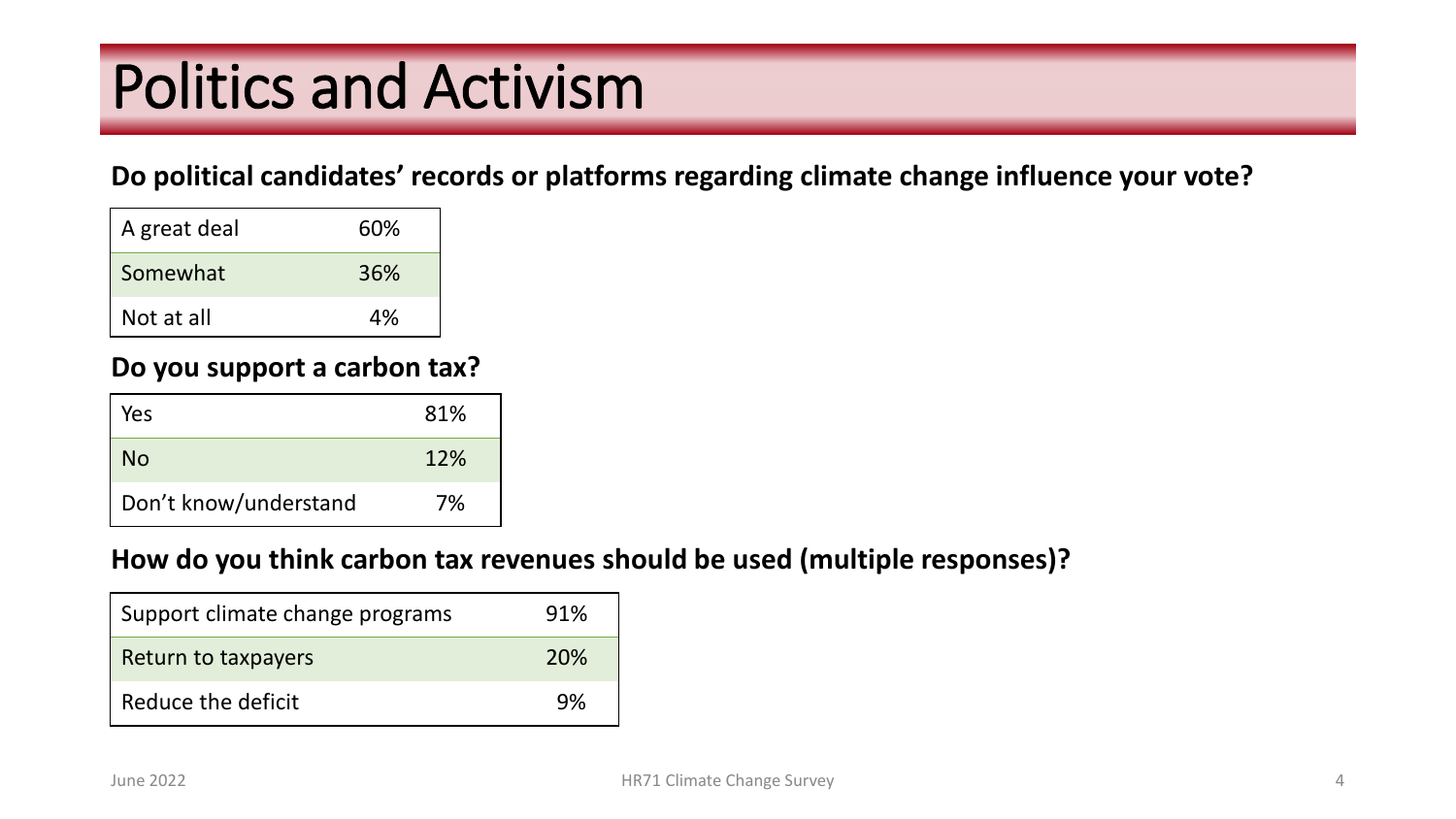# Comments on Voting and Carbon Tax

"I prefer candidates who are sensitive to climate change but there are other issues such as workers' rights and reproductive rights."

"I'm active politically but climate change is one of several big issues. Call me foolish, but I'm prioritizing saving democracy."

"Right now, the worst war and humanitarian crisis in years is underway and dealing with it effectively probably requires at least temporary growth in US-based production of oil and gas."

"I would tend to disfavor politicians who advocate radical green."

"No chance of passing [carbon tax] if no refund."

"I also think carbon tax revenue should be used to reduce the deficit, to try and knock some of the wind out of Republican sails."

"Return it to citizens on a per capita basis. Not to taxpayers based on tax paid."

"Revenue is revenue. If we need climate change programs, we should be establishing them, regardless of what is taxed."

"Canada, where I live, has a carbon tax that I strongly support."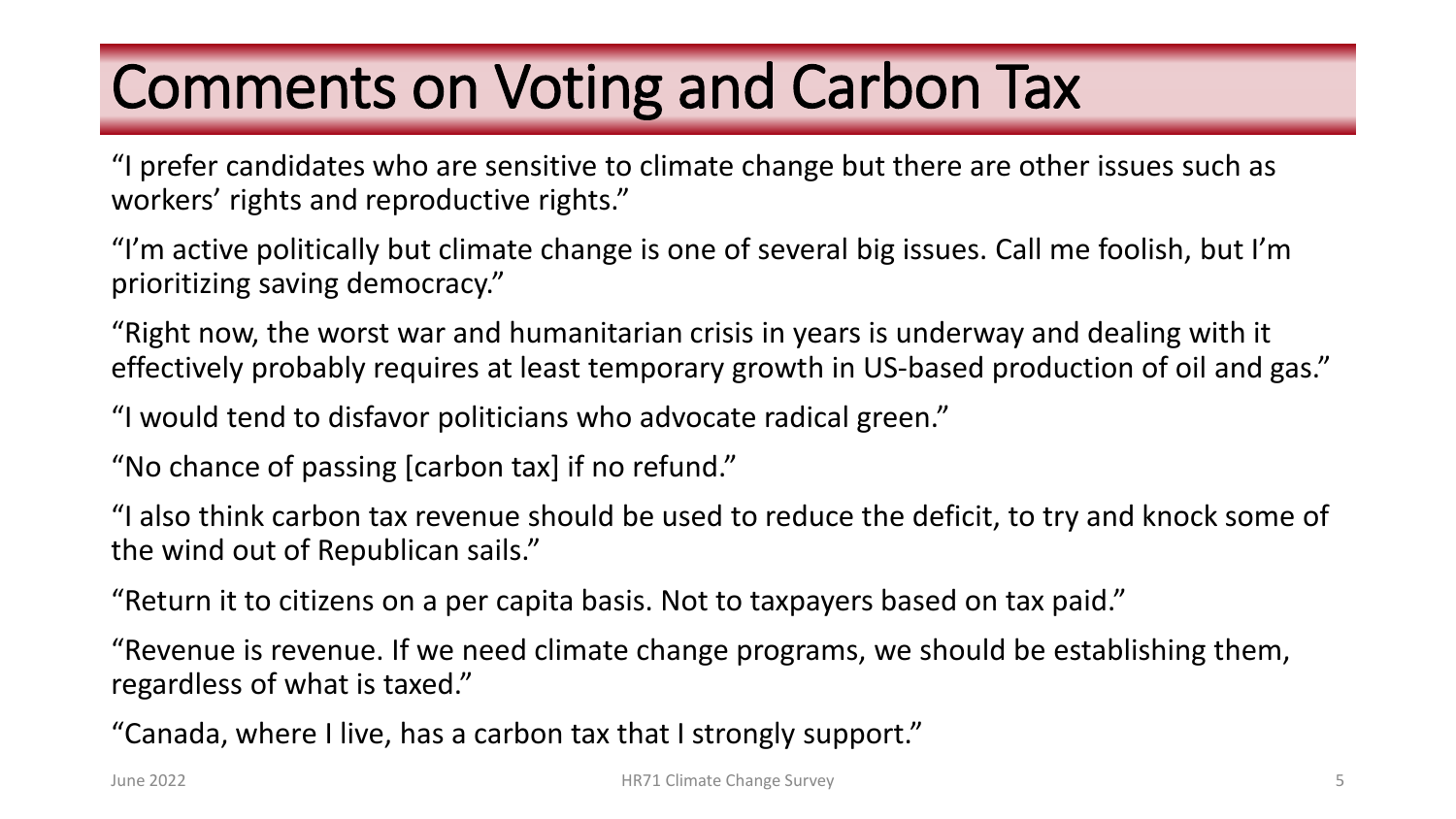# Politics and Activism

### **Have you contributed money to an environmental organization?**

| No  | 25% |
|-----|-----|
| Yes | 75% |

### **Have you volunteered for an environmental organization?**

| No  | 69% |
|-----|-----|
| Yes | 31% |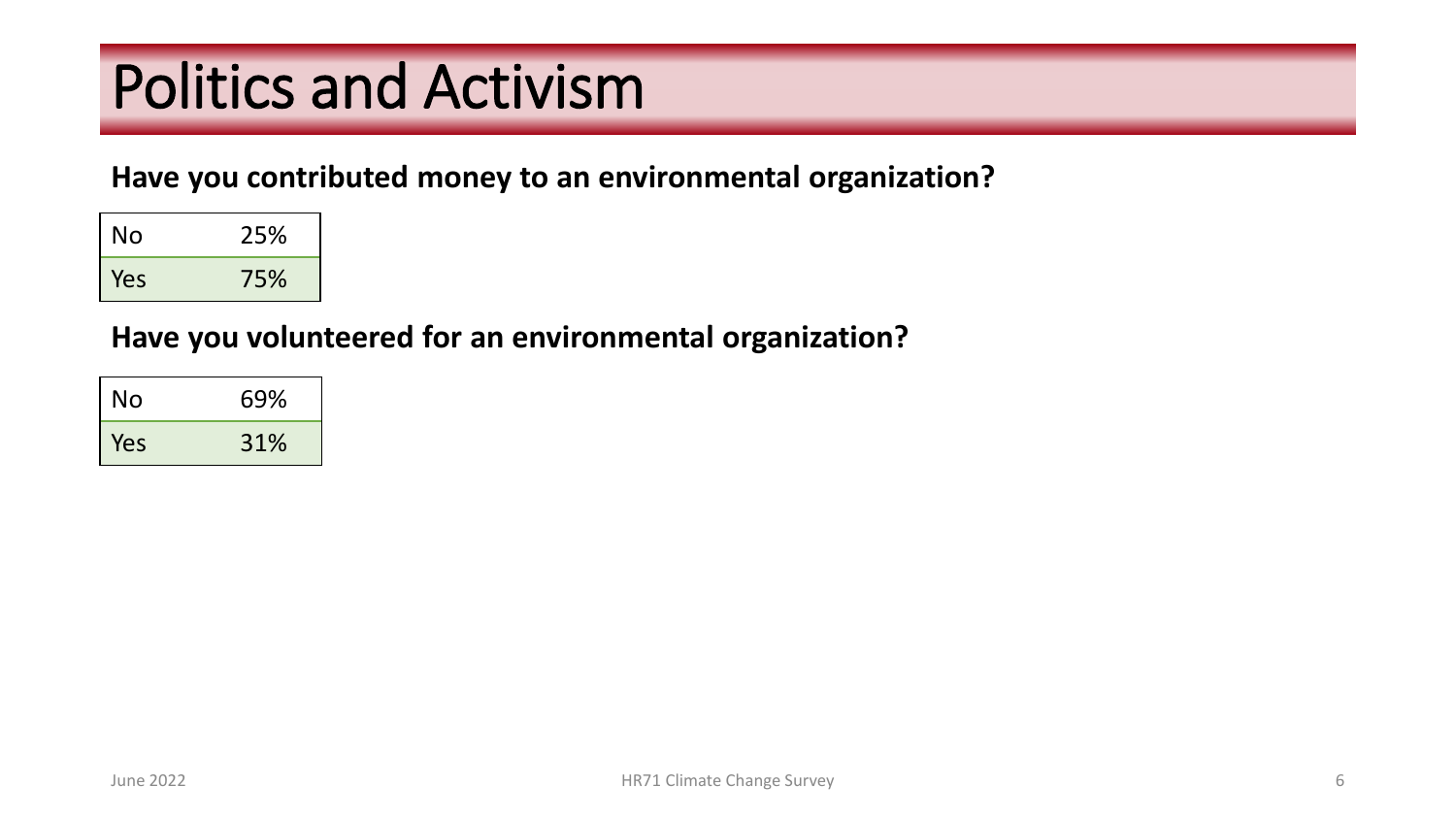### Comments on Volunteering and Organizations

"Most of our contributions are to environmental organizations, about \$15,000 per year. I volunteer for environmentally 'correct' candidates to get to the heart of the problem."

"I am part of a study group conducting an engineering feasibility study to build a ground-source heat pump to heat the 400 homes in our English village."

"My partner and I RUN an environmental organization and take a nominal salary as a way of supporting it."

"I have helped to plant over 10,000 trees, contoured a farm, rotated crops, and cleaned up rivers. And you?"

"I used to support environmental organizations, but they have become so tonedeaf to political context and anti-growth as not to deserve much support."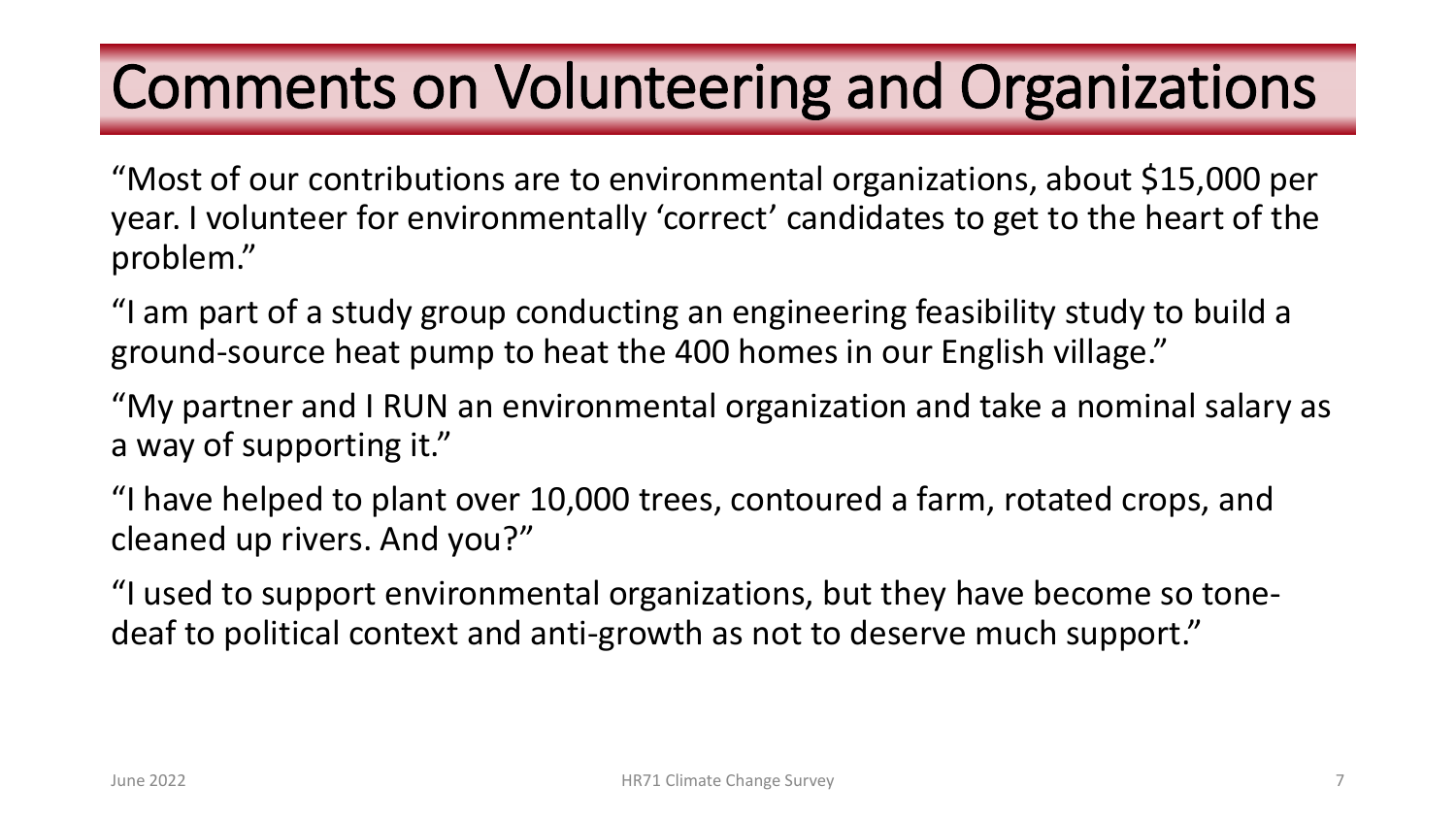# Lifestyle Choices

### **Power source for cars (first and second cars combined)**

| Gasoline or diesel | 75% |
|--------------------|-----|
| <b>Hybrid</b>      | 18% |
| Electric           | 7%  |

### **Use of air travel (multiple responses)**

| I am flying or planning to fly less often        | 44% |
|--------------------------------------------------|-----|
| I have resumed air travel at pre-pandemic levels | 25% |
| I fly less than once a year on average           | 25% |
| When possible I am substituting ground travel    | 24% |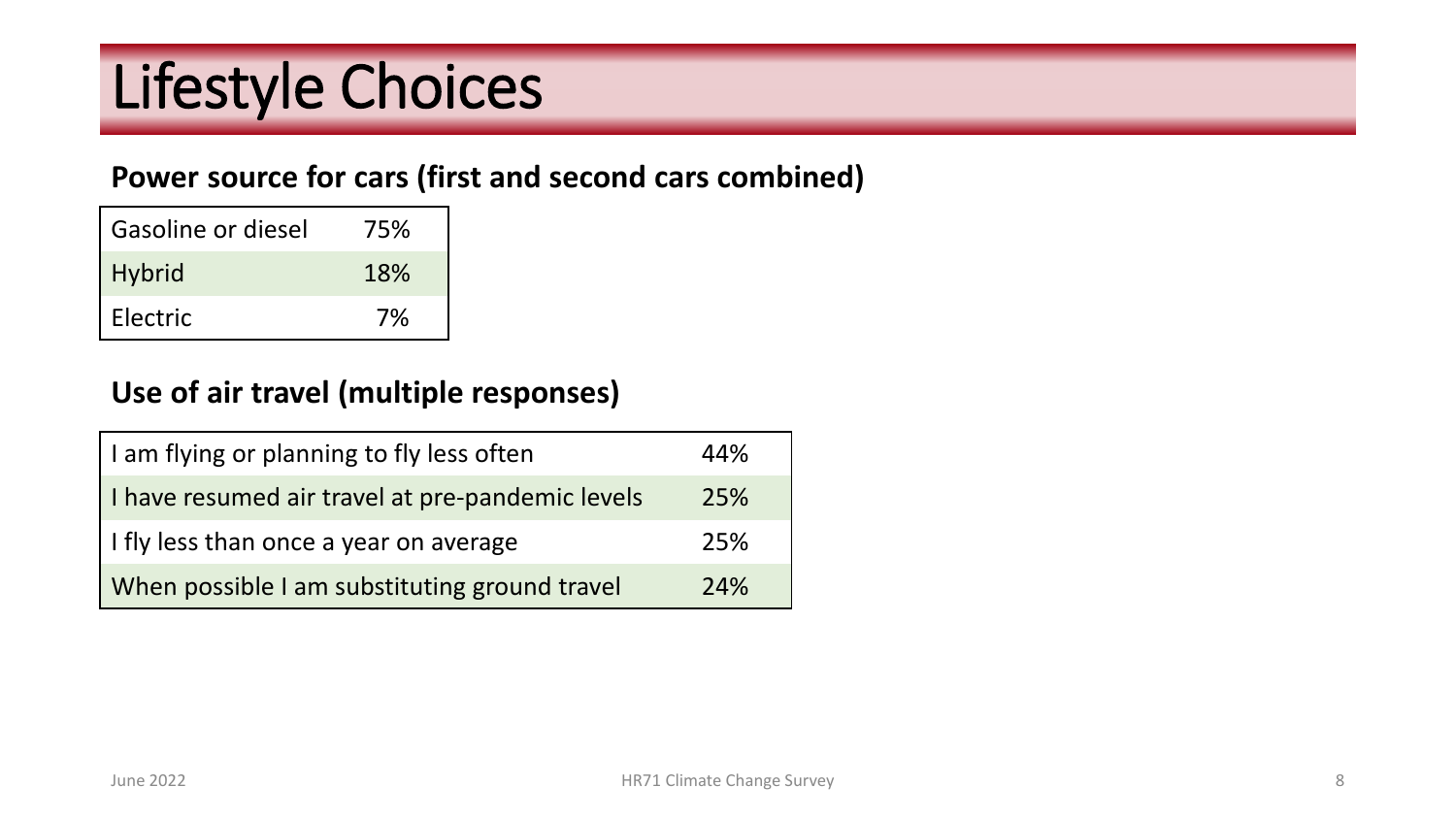# Lifestyle Choices

### **Food consumption (multiple responses)**

| Trying to eat less animal protein | 47% |
|-----------------------------------|-----|
| Omnivore                          | 43% |
| Pescatarian                       | 11% |
| Vegetarian                        | 7%  |
| /egan                             | 2%  |

### **Do you make it a priority to buy local?**

| Yes | 73% |
|-----|-----|
| No  | 27% |

### **How do you grill?**

| Propane     | 44% |
|-------------|-----|
| Don't grill | 39% |
| Charcoal    | 16% |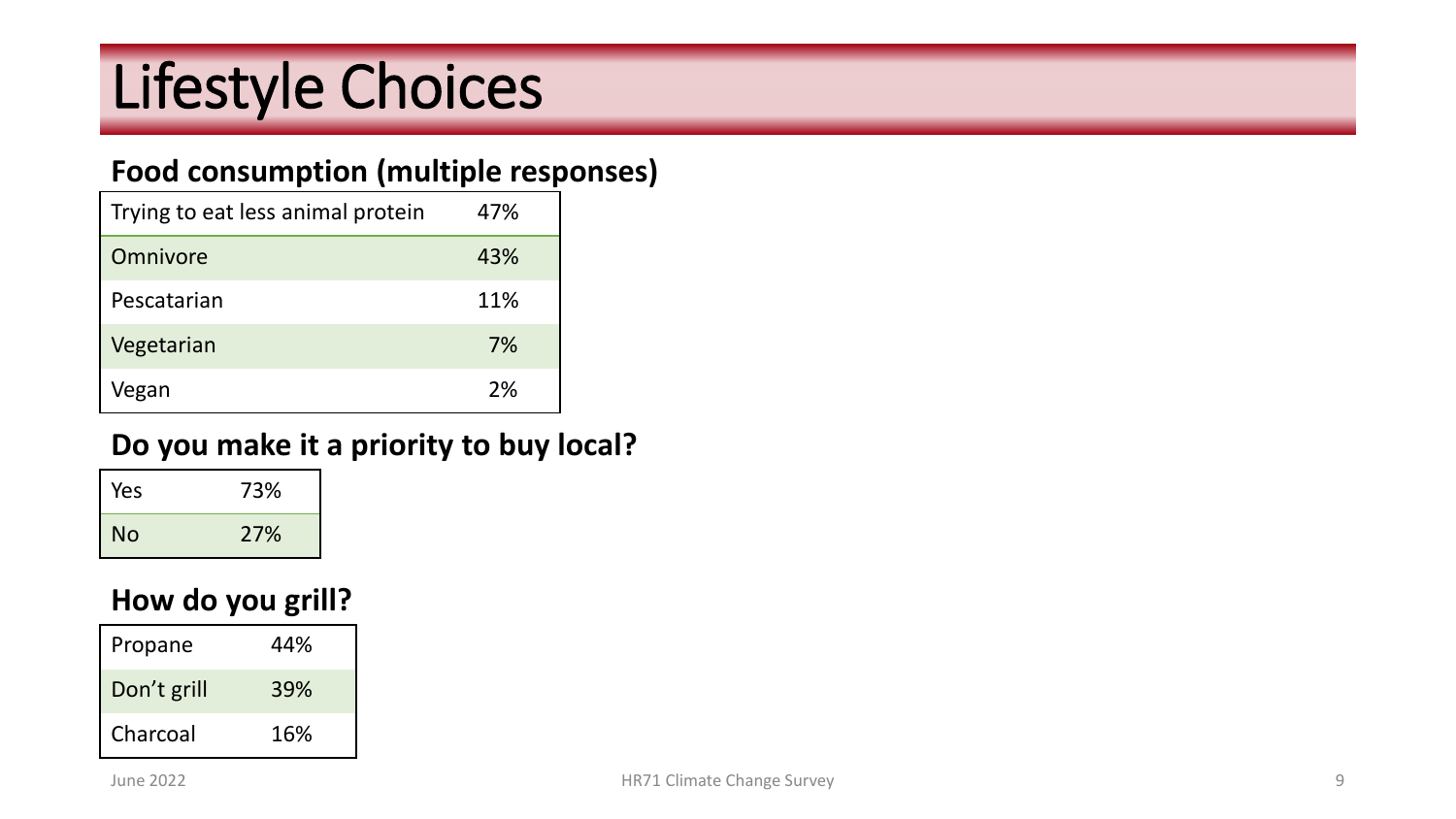# Comments about Lifestyle Choices

"All these answers are skewed by Covid, which has dramatically reduced travel."

"I'm still in virtual quarantine. I don't fly except in good dreams and even then I don't consume fossil fuel."

"The manufacture of a car is a significant part of its carbon footprint. We minimize our footprint by holding on to cars until they are worn out. Ours are 11 and 15 years old, both Priuses."

"I think it is foolish to switch to hybrid or electric cars, and further that to do so amounts to pointless, self-righteous virtue signaling of a particularly unintelligent variety."

"I don't just buy local, I raise local."

"Don't any Harvard grads hunt, fish, and raise livestock the way we do?"

"Grilling is a waste of carbon footprint and a terrible source of air pollution, particulates, and gas."

"Buying local is booming. Local produce is higher quality because it's fresher and requires less freight."

"I subscribe to Pollan's 'eat food, mostly plants,' but I like meat."

"Vegan or vegetarian most days, fish two days a week, poultry some days."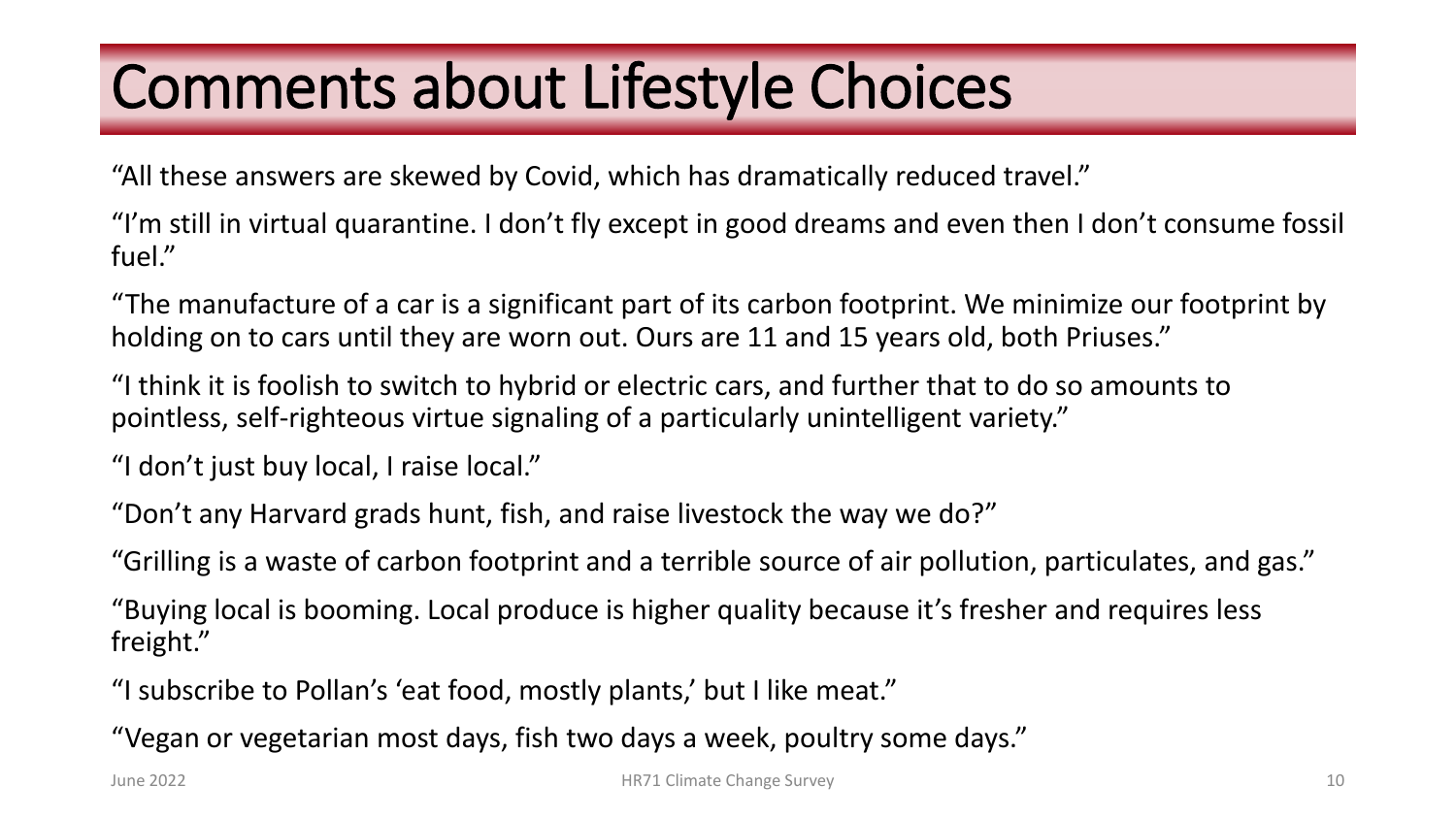### Communal Choices

Individuals are constrained by government policy in terms of available options

### **Use of public transit**

| Sometimes     | 51% |
|---------------|-----|
| <b>Never</b>  | 39% |
| <b>Always</b> | 10% |

### **Recycling available (multiple responses)**

| Plastics, glass, metal, paper | 96% |
|-------------------------------|-----|
| Yard waste                    | 65% |
| Heavy or bulky items          | 61% |
| Food waste                    | 28% |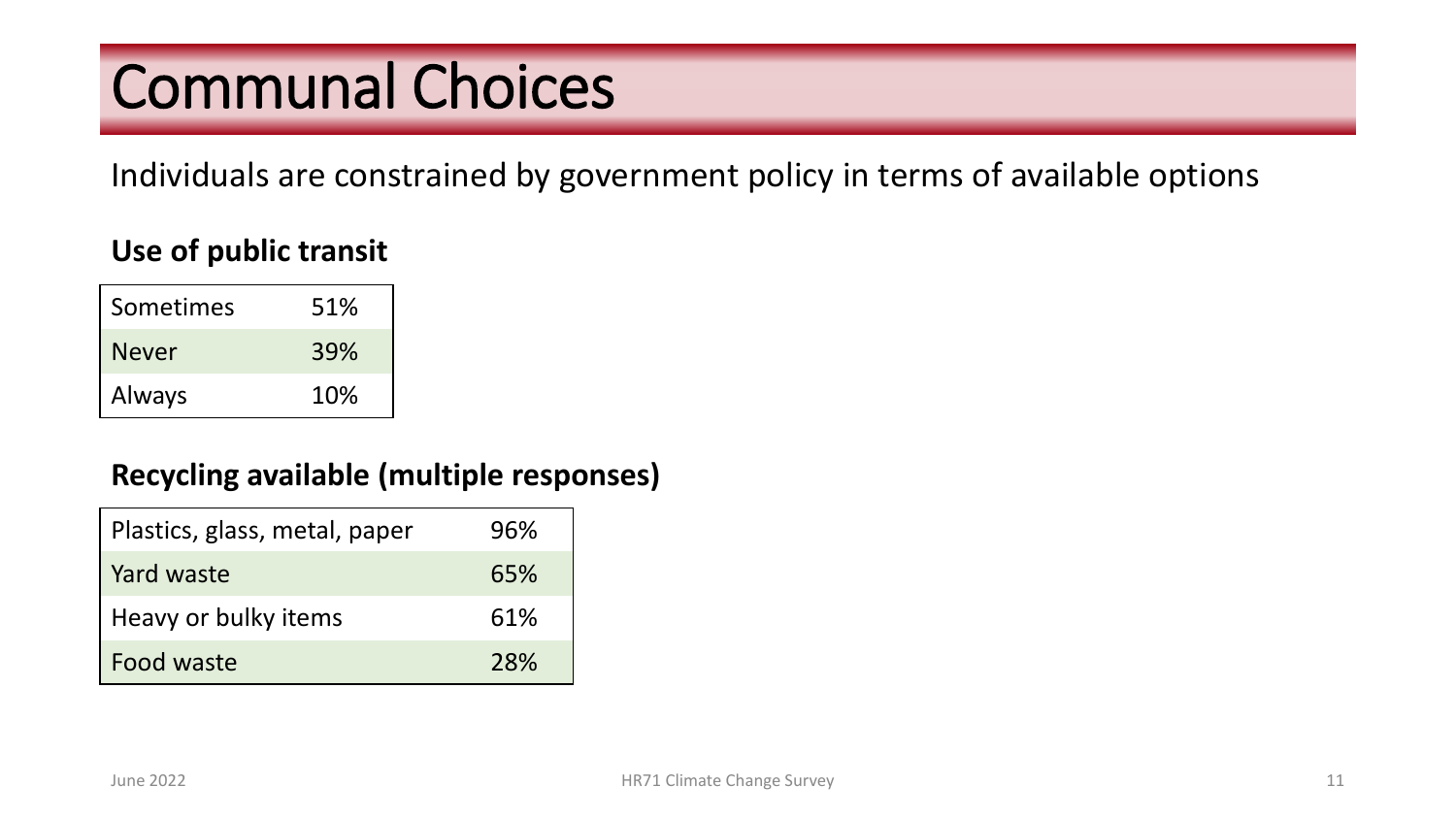# Communal Choices

### **Home heating source (multiple responses)**

| Natural gas           | 64% |
|-----------------------|-----|
| Electric              | 28% |
| Oil                   | 21% |
| Solar                 | 13% |
| Wood or other biomass | 11% |
|                       |     |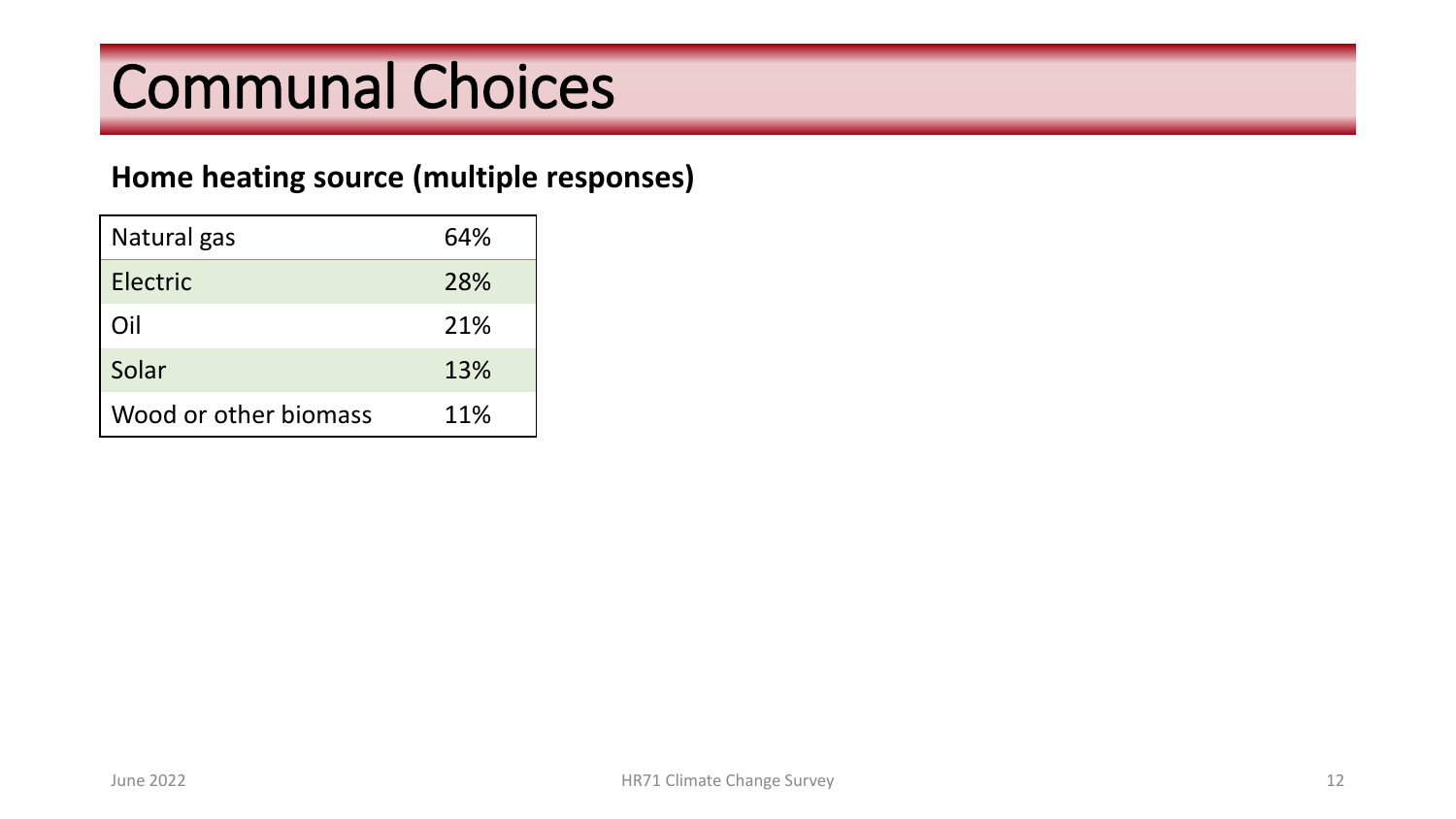# Communal Choices

#### **Power generation by your utility (multiple responses)**

| Natural gas    | 44% |
|----------------|-----|
| Solar          | 36% |
| Wind           | 31% |
| Hydro          | 30% |
| <b>Nuclear</b> | 19% |
| Oil            | 17% |
| Coal           | 12% |
| Don't know     | 34% |

#### **Purchase of "greener" power**

| No                     | 71% |
|------------------------|-----|
| Yes, at increased cost | 16% |
| Yes, at same cost      | 10% |
| Yes, at lower cost     | 2%  |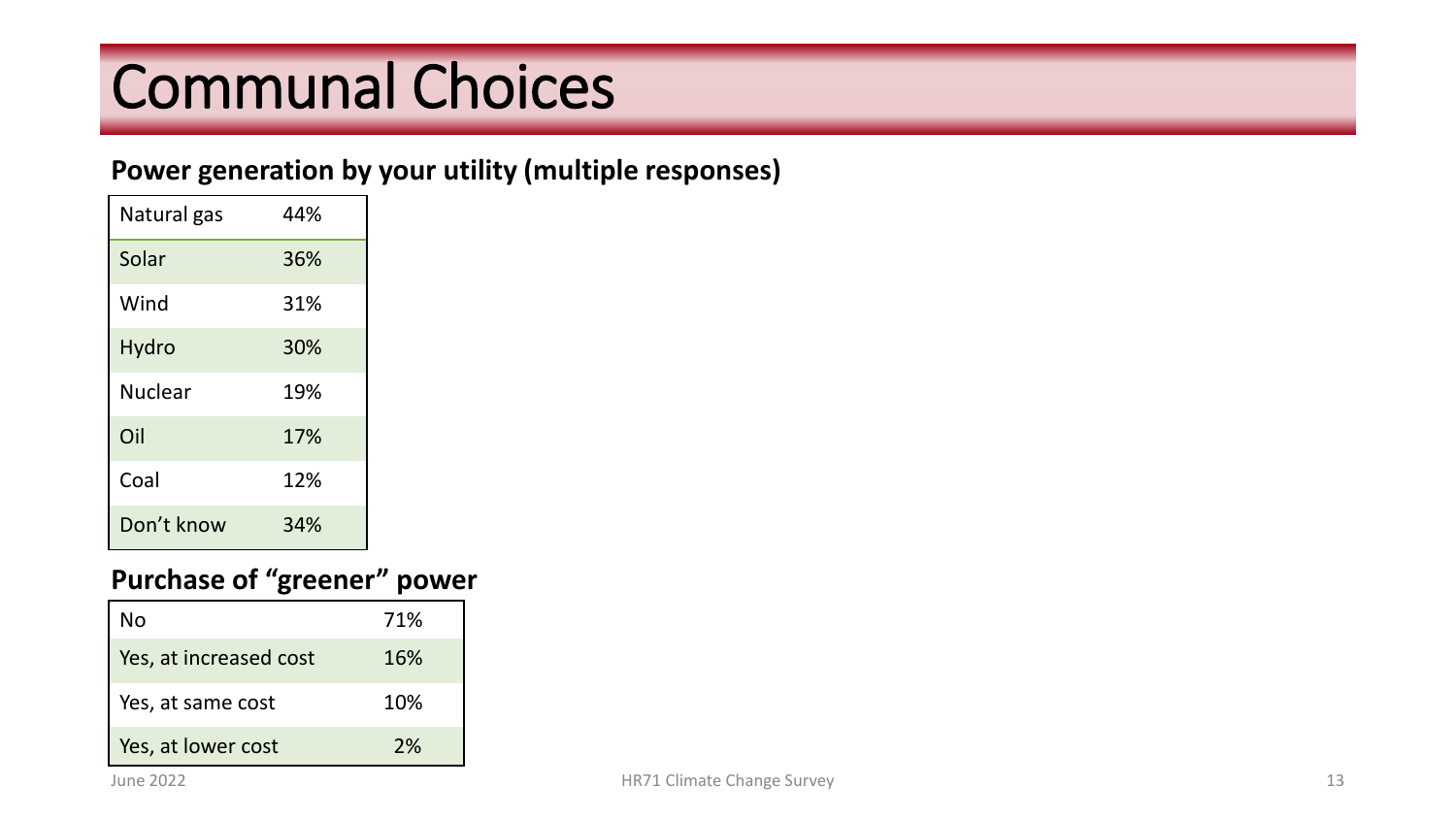### Comments about Communal Choices

"We compost everything compostable – food and yard waste and a lot of paper and cardboard."

"I'm skeptical that mixed recycling is recycled."

"Plastics that are 'recycled' are now making floating islands in the Pacific, thanks to China."

"We have solar panels that provide almost all our electricity. We have heat pumps, even in Maine. They work. They will be the home heaters of the near future."

"Our electric utility, Southern California Edison, is rapidly adding solar, wind, and batteries to meet California's aggressive renewable portfolio standard goals."

"Our home is all electric and all of our electricity is generated from renewable sources. We pay a premium for that willingly."

"I have rooftop solar panels, which generate about 130% of the electricity used in my home and cars."

"As a renter, I have little choice."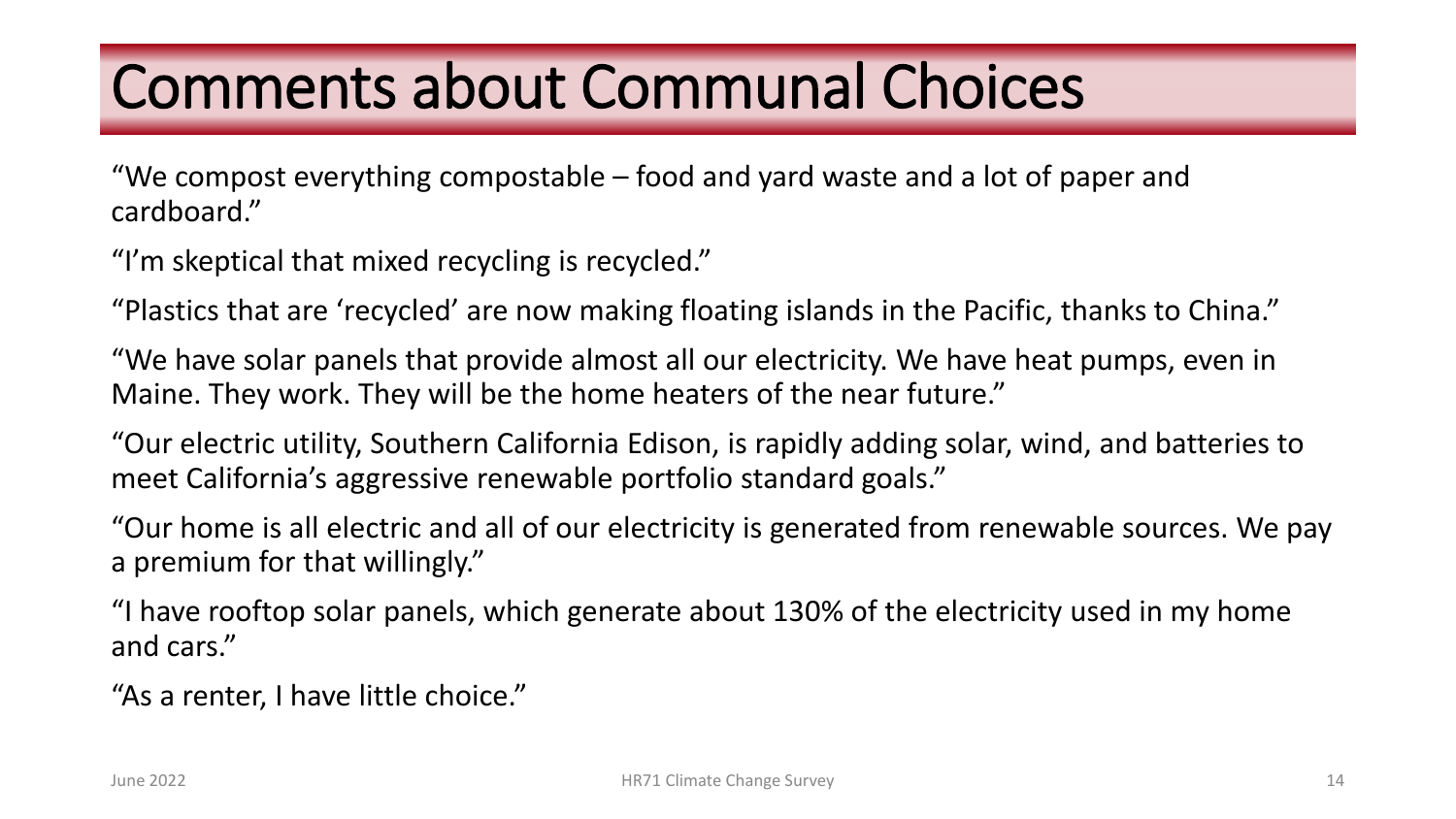# Self-Education

#### **Taken a course about climate change**

| <b>No</b> | 88% |
|-----------|-----|
| Yes       | 12% |

### **Watched movies about climate change (multiple responses)**

| An Inconvenient Truth | 60% |
|-----------------------|-----|
| Don't Look Up         | 36% |
| Other                 | 4%  |

### **Read any of listed books about climate change**

| No / N.A. | 90% |
|-----------|-----|
| Yes       | 10% |

### **Calculated their carbon footprint 10%**

Per-person carbon footprint (tons/yr.): mean 24, median 21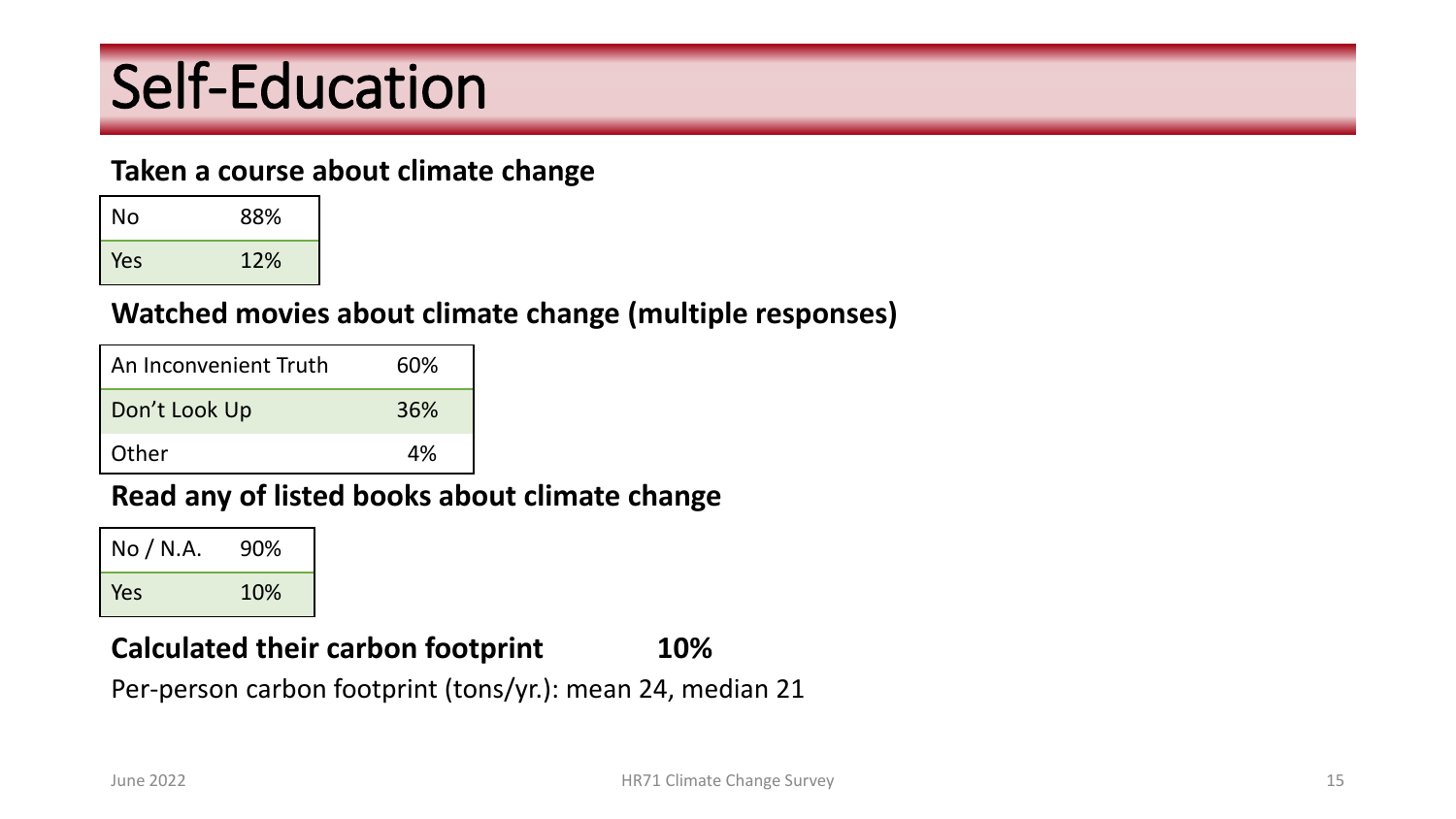# Comments about Self-Education

"I think that the key to success is changing the people we elect to important offices. If we don't do that, reading all the climate books in the world won't save us."

"I'm a retired university professor biologist. It's been obvious to most life sciences and adjacent fields that climate change was heading toward civilization-altering consequences since the 1980s."

"An Inconvenient Truth consists of amazingly brazen half-truths and falsehoods."

"For the most part it is one-sided – claiming that the world will end if we don't follow the author's prescriptions today, and avoiding any serious discussion of tradeoffs with other worthy goals."

"So many books, so little time …"

"Frankly, I find it all so depressing. I avoid the topic in recreational reading."

"Over the past 50 years significant positive changes have been made to the environment. The Charles River and Boston harbour have been cleaned up. You can no longer see the air in Los Angeles. Every area has similar significant positive stories that aren't being told."

"I feel remiss in not having calculated my footprint, but this survey is a good prod."

"Living in a rural area there are a few obvious options for minimizing our net CO2 contribution: minimizing travel, producing our own food (and gradually our own renewable energy), and reducing the use of materials that have high energy inputs."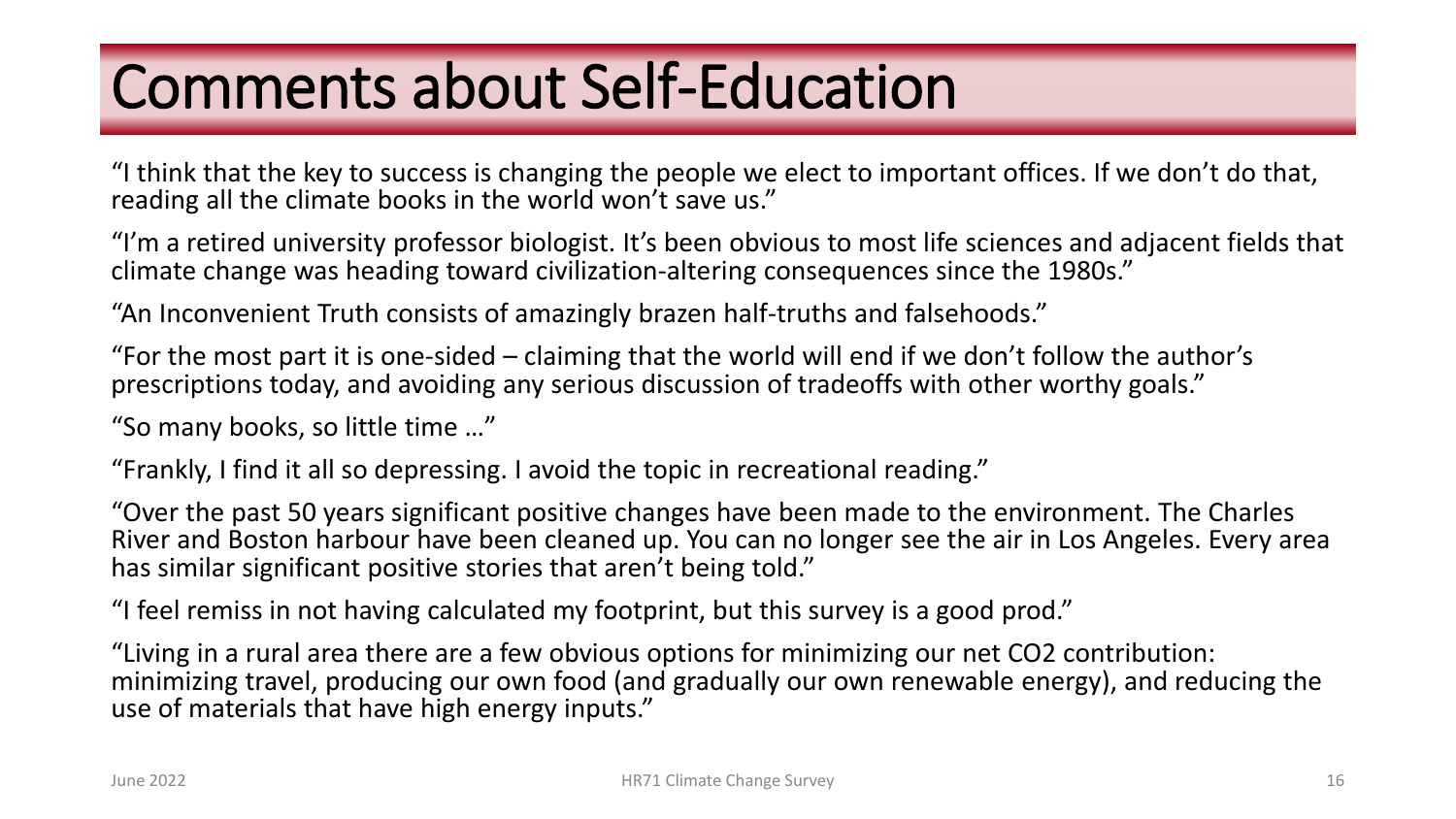# Urban-Rural Differences

Climate survey respondents: 70% urban (living in towns or cities of 25,000+) and 30% rural (living in towns of under 25,000 or unincorporated or rural areas)

### **Most variables showed little urban-rural difference except:**

- Influence of candidates' climate records on your vote, a great deal (rural 64%, urban 58%)
- Contributed money to environmental organization (rural 80%, urban 73%)
- Volunteered for an environmental organization (rural 50%, urban 22%)
- Food consumption (rural more vegan, vegetarian, pescatarian; urban more omnivore)
- Rural buy local more than urban (80% to 72%)
- Rural grill with charcoal more (25%/15%), urban don't grill more (40%/30%)
- Urban use natural gas for heating more; rural use oil, electric, and wood or biomass more
- Urban utilities use natural gas, nuclear, wind more; rural use oil, hydro more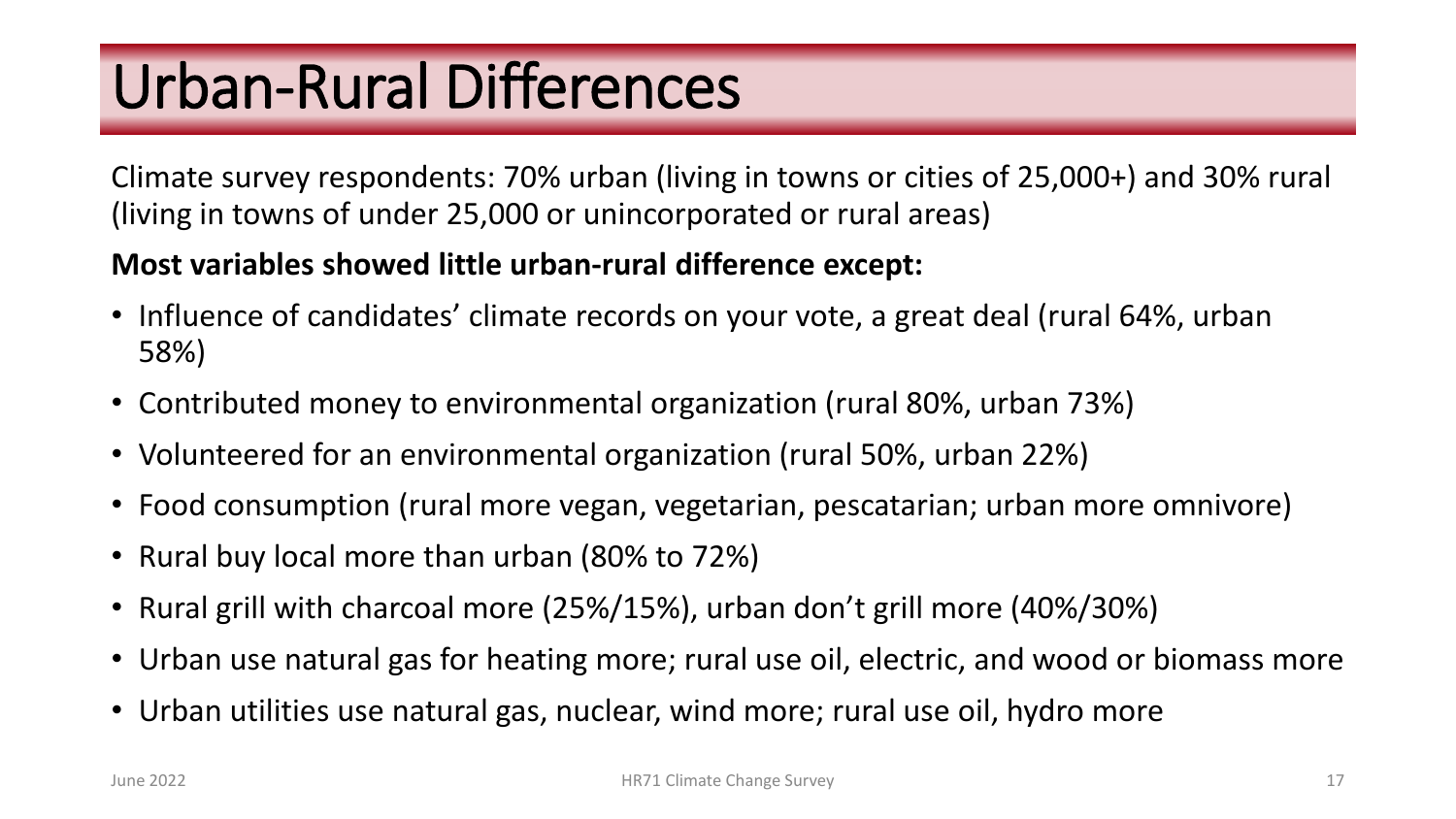# **Conclusions**

- Respondents strongly supportive of political action on climate change (candidate choice, carbon tax), but recognize that it is one of several existential crises confronting the US
- Comments indicate some respondents disagree strongly with this consensus
- Survey should have asked respondents' political preferences and vote in 2020 to see if they are completely polarized on climate change or if there is some common ground among Dems, Reps, and independents
- Most respondents donate to environmental organizations, fewer volunteer but some classmates are playing major roles, rural respondents more active than urban respondents
- Respondents are early adopters of hybrid and electric cars compared to general population
- Respondents are reducing air travel, though because of Covid and aging as well as concern about carbon emissions
- Respondents are choosing lower-carbon diets and buying local, rural respondents more than urban